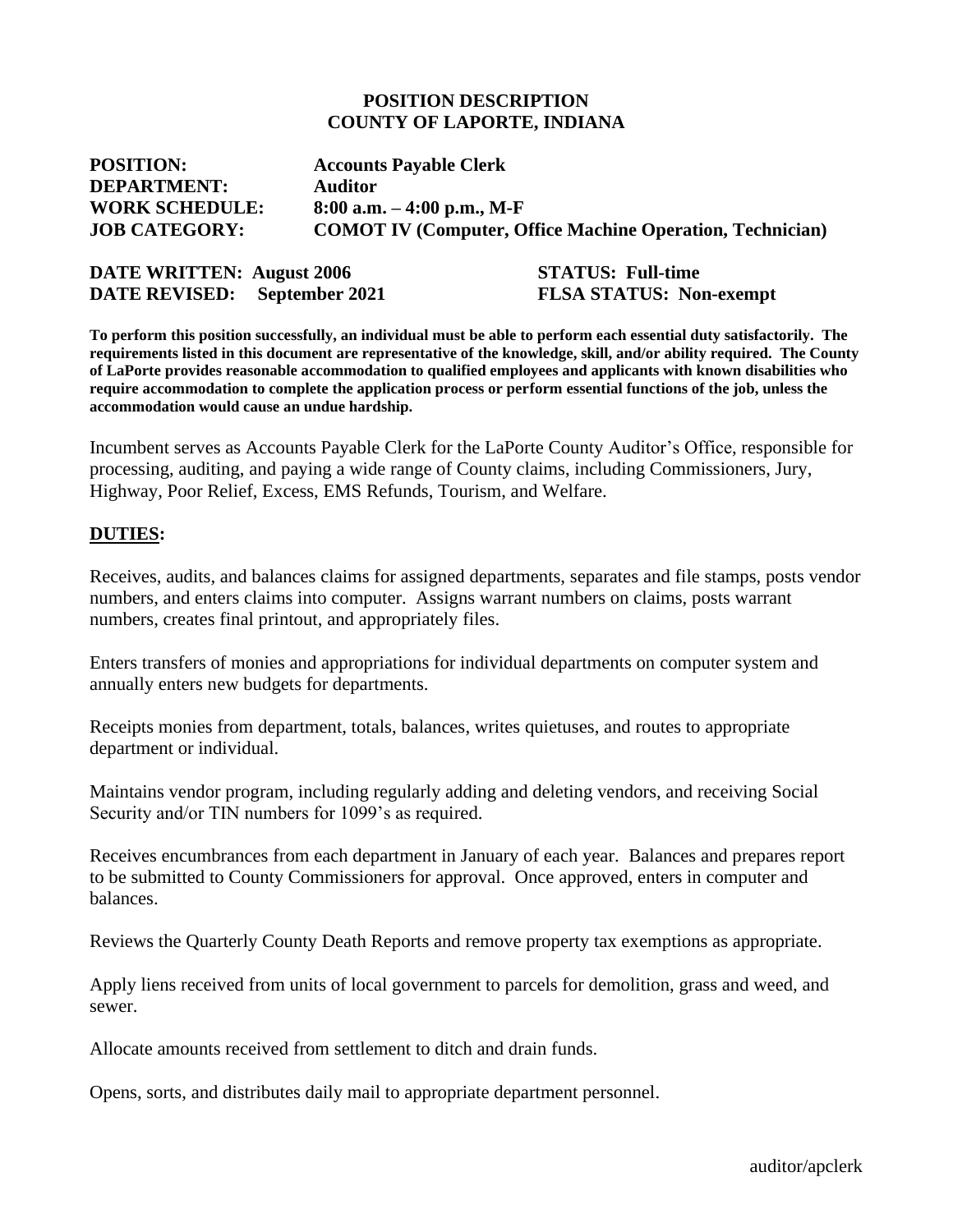Answers telephone, determines nature of call, answers inquiries and provides assistance, takes messages, or routes to appropriate person or agency.

Assists with other office activities, including assisting individuals at counter and receiving mortgage exemptions.

Performs related duties as assigned.

## **I. JOB REQUIREMENTS AND DIFFICULTY OF WORK:**

High school diploma or GED.

Must be at least 18 years of age.

Working knowledge of standard office practices and ability to apply such knowledge to a variety of interrelated processes, tasks, and operations.

Knowledge of and ability to use standardized bookkeeping principles and procedures necessary to properly enter tax exemption refunds into software program.

Knowledge of standard English grammar, spelling, and punctuation, and ability to type with speed and accuracy and perform arithmetic calculations.

Knowledge of standard filing systems and ability to create and maintain accurate files and records.

Ability to apply knowledge of people/locations and plan/layout assigned work projects.

Ability to use standard office equipment, such as computer, calculator, copy machine, fax machine, and telephone.

Ability to provide public access to or maintain confidentiality of department information and records according to state requirements.

Ability to comply with all employer and department policies and work rules, including, but not limited to, attendance, safety, drug-free workplace, and personal conduct.

Ability to competently serve the public with diplomacy and respect, including occasional encounters with irate/hostile persons.

Ability to effectively communicate orally and in writing with co-workers, other County departments, and members of general public in a courteous and tactful manner, including being sensitive to professional ethics, gender, cultural diversities, and disabilities.

Ability to work alone with minimum supervision and with others in a team environment.

Ability to work on several tasks at the same time and work rapidly for long periods, often under time pressure.